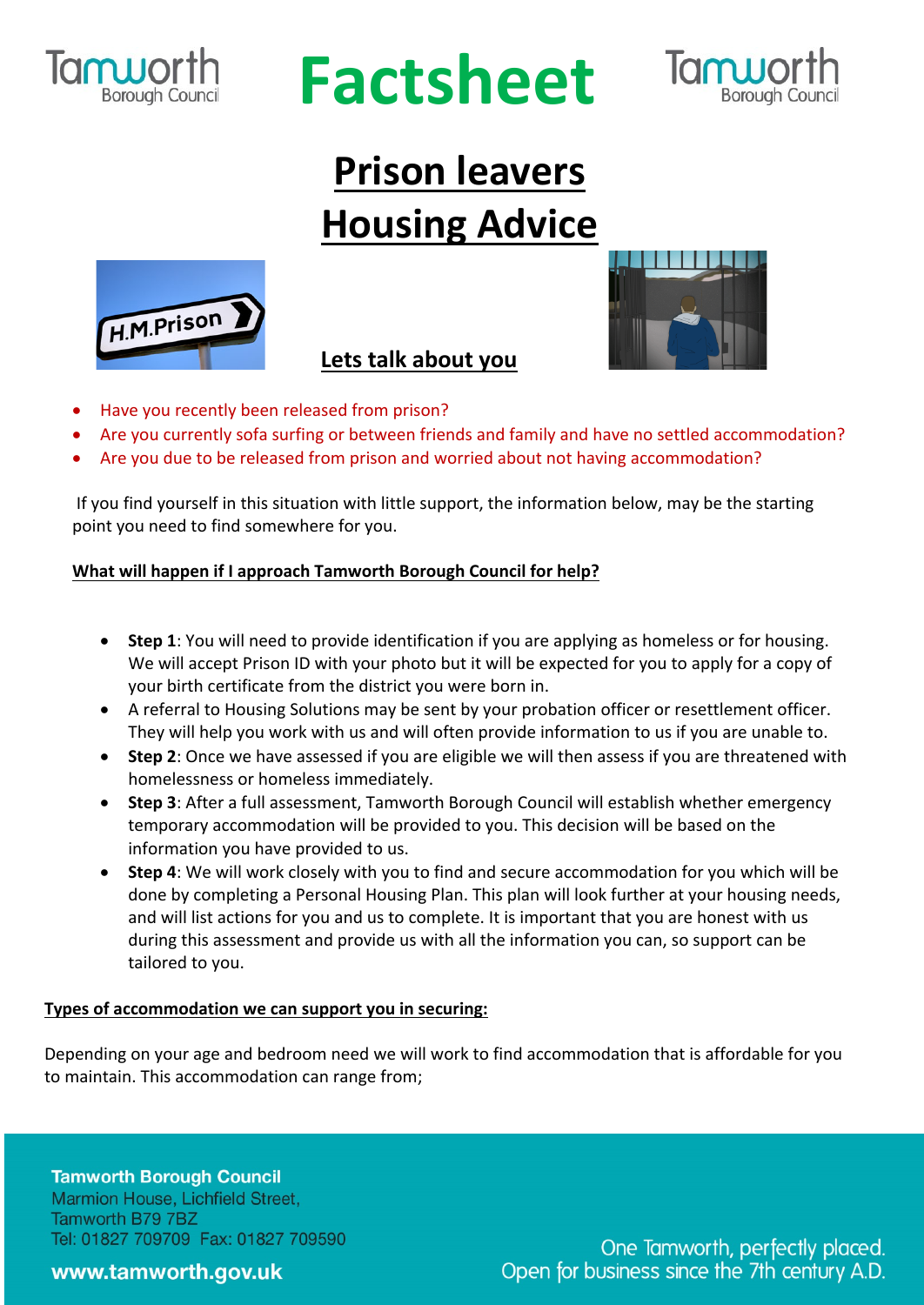





- Hostels outside the Tamworth area
- Supported accommodation
- Room in a shared house
- A flat through private rent or housing association
- A council property

### **Supported Accommodation Available:**

| <b>Name of</b>      | Who they can help                   | <b>Contact details</b>       |
|---------------------|-------------------------------------|------------------------------|
| <b>Organisation</b> |                                     |                              |
| Anew Young          | They provide supported              | Tel: 01782 720094            |
| Persons             | accommodation for 16-18 year        |                              |
| Accommodation       | olds.                               | Website:                     |
|                     |                                     | http://www.anewyps.co.uk/    |
|                     | <b>Support &amp; Accommodation</b>  |                              |
|                     | is provided to the following        |                              |
|                     | service users: Care Leavers,        |                              |
|                     | Young people with learning          |                              |
|                     | difficulties and young offenders.   |                              |
| Derventio           | Accommodation for 18-60 year        | Tel: 01332 292776            |
| Housing             | olds with medium support.           |                              |
| Association         |                                     | Website:                     |
|                     | covered;<br>Tamworth,<br>Areas      | http://www.derventiohousing. |
|                     | Burton, Cannock and Derbyshire      | com/                         |
| Doorway             | Supported accommodation for         | Tel: 02476 345583            |
|                     | $18-25$<br>male<br>and<br>females.  |                              |
|                     | Properties<br>in<br>Nuneaton<br>and | Website:                     |
|                     | Bedworth.                           | https://www.doorway.org.uk/  |
| Cornerstone         | Properties in the Tamworth area     | Tel:01827 319918             |
| Housing             | supporting 16-26 year old males     |                              |
| Association         | and females.                        | Website:                     |
|                     |                                     | http://www.tcha.org.uk/      |
| <b>Select Homes</b> | Providing<br>and<br>support         | Tel: 0121 439 3381           |
|                     | accommodation to individuals        |                              |
|                     | who are vulnerable or have an       | Email:                       |
|                     | offending history. To apply you     | info@selecthomesukltd.co.uk  |
|                     | must have a benefit payment in      |                              |
|                     | place.                              |                              |

**Tamworth Borough Council** Marmion House, Lichfield Street, Tamworth B79 7BZ Tel: 01827 709709 Fax: 01827 709590

www.tamworth.gov.uk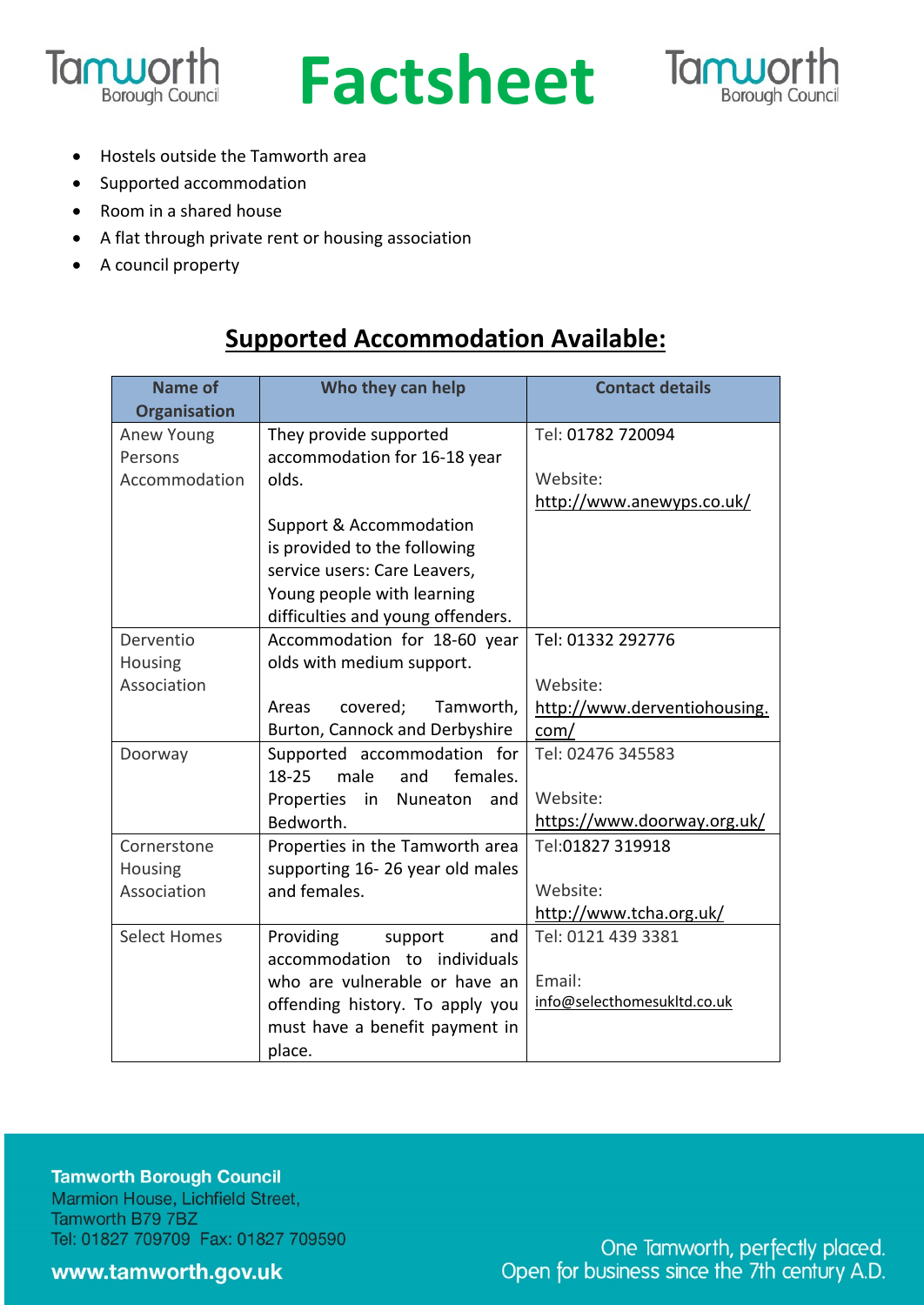

# **Factsheet**



## **Support for you**

#### **Money Matters**

Upon release from Prison it is important for any applicant to get started with setting up an income. You may need to apply for **Universal Credit** if you have had a break in your last benefit. Universal credit replaces a number of benefits including: income-based Jobseeker's Allowance (JSA), incomerelated Employment and Support Allowance (ESA) and Housing benefit.

Further information relating to **Universal Credit, Money Management, Budgeting and Charitable Funding** can be found at:

• **What You Need To Know-**

https://www.tamworth.gov.uk/universal-credit

• **What To Do If Benefit is stopped or suspended-**

https://www.gov.uk/benefits-and-prison/benefits-that-stop-or-are-suspended

- **How to keep Payments going whilst in Prison-**
- https://nhas.org.uk/docs/Prisoners keeping your home.pdf
- **Citizen's Advice Tamworth** http://www.ses-cab.org/tamworth
- **Turn2Us** https://www.turn2us.org.uk/Your-Situation/A-prisoner
	- **Clinks-** https://www.clinks.org/funding-for-offenders
- **The Princes Trust** https://www.princes-trust.org.uk/help-for-young-people/who-else/housing-

health-wellbeing/ex-offender-support

• **Charitable Trusts- Educations Grants For Prisoners-**

http://www.prisonreformtrust.org.uk/Portals/0/Documents/InfoonCharitableTrusts.pdf

#### **Getting back into Employment**

Employment doesn't just have to be about earning money, it can be a source of socialisation, learning, support networks and being part of something.

**Unlock-** Organisation for people with convictions

• http://www.unlock.org.uk/

**NACRO**- Supporting agency who offer advice on Education and Training, a Resettlement Advice Service and much more.

• https://www.nacro.org.uk/

**Mental Health Support**

### **Tamworth Borough Council** Marmion House, Lichfield Street, Tamworth B79 7BZ Tel: 01827 709709 Fax: 01827 709590

www.tamworth.gov.uk

One Tamworth, perfectly placed. Open for business since the 7th century A.D.